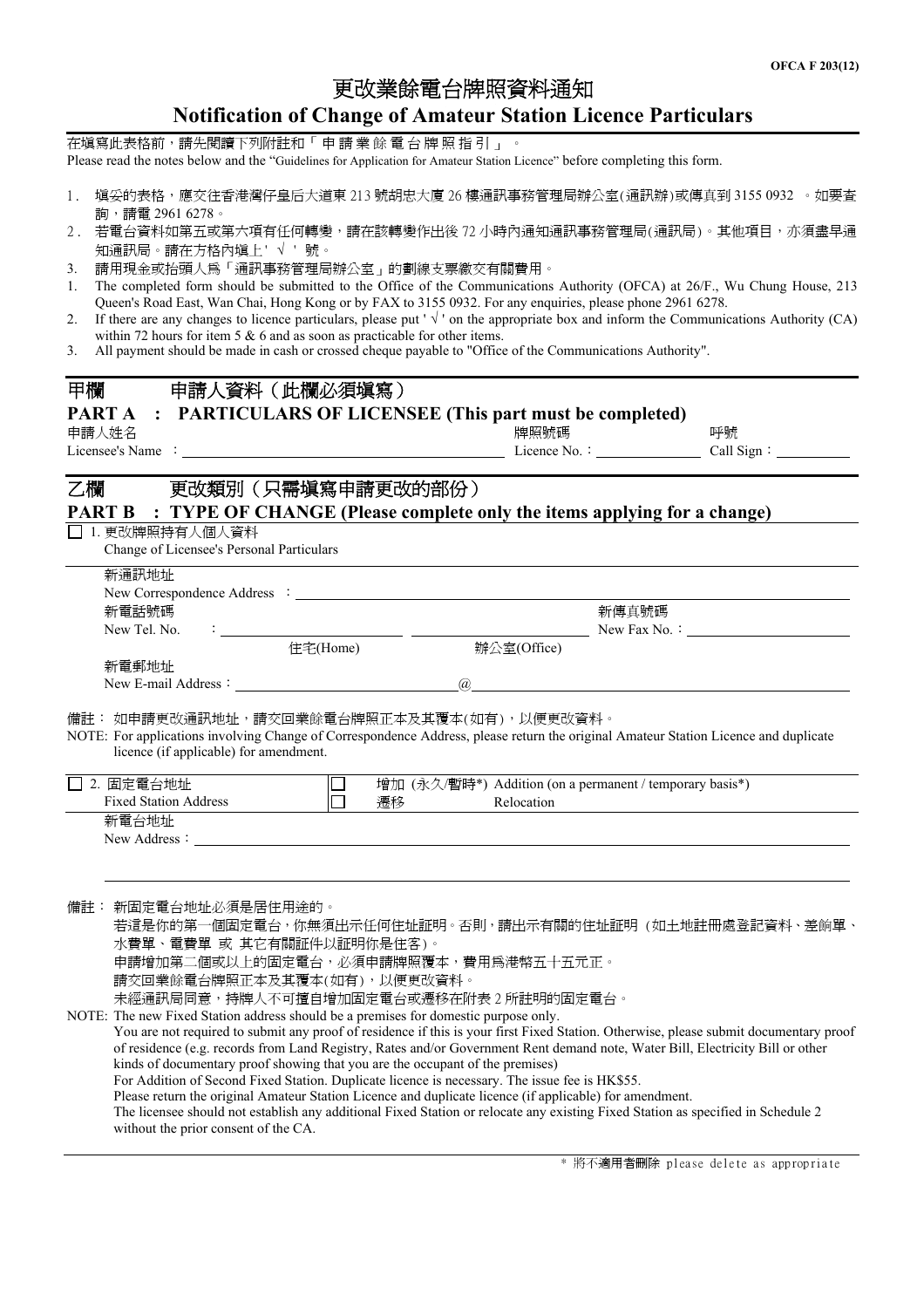| 3. 安裝在車輛上的業餘電台                                                                                                                |        | 增加 | Addition |                                                                                                                                                                                                                                |  |    |          |  |
|-------------------------------------------------------------------------------------------------------------------------------|--------|----|----------|--------------------------------------------------------------------------------------------------------------------------------------------------------------------------------------------------------------------------------|--|----|----------|--|
| Amateur Station on a Vehicle                                                                                                  |        | 遷移 |          | Relocation                                                                                                                                                                                                                     |  |    |          |  |
| 車輛註冊資料 Particulars of Vehicle                                                                                                 |        |    |          | 無線電設備資料 Particulars of Radio Equipment                                                                                                                                                                                         |  |    |          |  |
| 新流動車輛註冊號碼                                                                                                                     |        |    |          | 廠製                                                                                                                                                                                                                             |  |    |          |  |
|                                                                                                                               |        |    | Make     |                                                                                                                                                                                                                                |  |    |          |  |
| 舊流動車輛註冊號碼                                                                                                                     |        |    |          | 型號                                                                                                                                                                                                                             |  |    |          |  |
|                                                                                                                               |        |    |          |                                                                                                                                                                                                                                |  |    |          |  |
|                                                                                                                               |        |    |          | 機身號碼                                                                                                                                                                                                                           |  |    |          |  |
|                                                                                                                               |        |    |          | Serial No. 2008 and No. 2008 and No. 2008 and No. 2008 and No. 2008 and No. 2008 and No. 2008 and No. 2008 and No. 2008 and No. 2008 and No. 2008 and No. 2008 and No. 2008 and No. 2008 and No. 2008 and No. 2008 and No. 200 |  |    |          |  |
|                                                                                                                               |        |    |          |                                                                                                                                                                                                                                |  |    |          |  |
| 備註: 上述車輛必須是牌照持有人名字登記的私家車輛。                                                                                                    |        |    |          |                                                                                                                                                                                                                                |  |    |          |  |
| 請附上你的車輛登記文件副本。                                                                                                                |        |    |          |                                                                                                                                                                                                                                |  |    |          |  |
| 如申請遷移安裝在車輛上的業餘電台器材,請交回有關標紙註銷。                                                                                                 |        |    |          |                                                                                                                                                                                                                                |  |    |          |  |
| 未經通訊局同意,持牌人不可擅自增加/遷移安裝在車輛的業餘電台。                                                                                               |        |    |          |                                                                                                                                                                                                                                |  |    |          |  |
| NOTE: The vehicle must be a private car registered under the licensee's name.                                                 |        |    |          |                                                                                                                                                                                                                                |  |    |          |  |
| Please submit a copy of your Vehicle Registration Document.                                                                   |        |    |          |                                                                                                                                                                                                                                |  |    |          |  |
| For Application for Relocation of Mobile Station on a Vehicle, please return the original sticker for cancellation.           |        |    |          |                                                                                                                                                                                                                                |  |    |          |  |
| The licensee should not establish any addition/relocate any amateur station on a vehicle without the prior consent of the CA. |        |    |          |                                                                                                                                                                                                                                |  |    |          |  |
| □ 4. 安裝在船舶上的業餘電台                                                                                                              |        | 增加 | Addition |                                                                                                                                                                                                                                |  |    |          |  |
| Amateur Station on a Vessel                                                                                                   | $\Box$ | 遷移 |          | Relocation                                                                                                                                                                                                                     |  |    |          |  |
| 船舶註冊資料                                                                                                                        |        |    |          | 無線電儀器資料                                                                                                                                                                                                                        |  |    |          |  |
| Particulars of Vessel                                                                                                         |        |    |          | Particulars of Radio Equipment                                                                                                                                                                                                 |  |    |          |  |
| 新船舶名稱                                                                                                                         |        |    |          | 廠製                                                                                                                                                                                                                             |  |    |          |  |
|                                                                                                                               |        |    |          | Make Manuscripture and the Marian Community of the Marian Community of the Marian Community of the Marian Community of the Marian Community of the Marian Community of the Marian Community of the Marian Community of the Mar |  |    |          |  |
| 新船舶牌照 / 註冊*號碼                                                                                                                 |        |    |          | 型號                                                                                                                                                                                                                             |  |    |          |  |
|                                                                                                                               |        |    |          |                                                                                                                                                                                                                                |  |    |          |  |
| 舊船舶名稱                                                                                                                         |        |    |          | 機身號碼                                                                                                                                                                                                                           |  |    |          |  |
|                                                                                                                               |        |    |          |                                                                                                                                                                                                                                |  |    |          |  |
| 舊船舶牌照 / 註冊*號碼                                                                                                                 |        |    |          |                                                                                                                                                                                                                                |  |    |          |  |
| Licence / Registration* No. of former Vessel :                                                                                |        |    |          |                                                                                                                                                                                                                                |  |    |          |  |
|                                                                                                                               |        |    |          |                                                                                                                                                                                                                                |  |    |          |  |
| 備註: 上述船舶必須是一艘非商業用途的船舶及得到該船船東的同意。                                                                                              |        |    |          |                                                                                                                                                                                                                                |  |    |          |  |
| 請附上有關船舶牌照副本或註冊文件及船東或船主同意在船上設立業餘電台的信件。                                                                                         |        |    |          |                                                                                                                                                                                                                                |  |    |          |  |
| 如申請增加安裝在船舶上的業餘電台,必須申請牌照覆本,費用為港幣五十五元正。                                                                                         |        |    |          |                                                                                                                                                                                                                                |  |    |          |  |
| 請交回業餘電台牌照正本及其覆本(如有),以便更改資料。                                                                                                   |        |    |          |                                                                                                                                                                                                                                |  |    |          |  |
| 未經通訊局同意,持牌人不可擅自增加/遷移安裝在船舶上的業餘電台。                                                                                              |        |    |          |                                                                                                                                                                                                                                |  |    |          |  |
| NOTE: The new vessel should be for non-commercial use and permission from vessel owner is granted.                            |        |    |          |                                                                                                                                                                                                                                |  |    |          |  |
| Please submit a copy of the Registration Document of the said vessel and the permission of establishing an Amateur Station on |        |    |          |                                                                                                                                                                                                                                |  |    |          |  |
| board from the owner or master of vessel.                                                                                     |        |    |          |                                                                                                                                                                                                                                |  |    |          |  |
| For Addition of Mobile Station on a vessel, duplicate licence is necessary. The issue fee is HK\$55.                          |        |    |          |                                                                                                                                                                                                                                |  |    |          |  |
| Please return the original Amateur Station Licence and duplicate licence (if applicable) for amendment.                       |        |    |          |                                                                                                                                                                                                                                |  |    |          |  |
| The licensee should not establish any addition/relocate any amateur station on a vessel without the prior consent of the CA.  |        |    |          |                                                                                                                                                                                                                                |  |    |          |  |
| 5. 無線電設備                                                                                                                      |        | 增加 |          | Addition                                                                                                                                                                                                                       |  | 固定 | Fixed    |  |
| Radio Equipment                                                                                                               | $\Box$ | 更換 |          | Replacement                                                                                                                                                                                                                    |  | 移動 | Mobile   |  |
|                                                                                                                               |        |    |          |                                                                                                                                                                                                                                |  | 手提 | Portable |  |
| 新無線電設備資料                                                                                                                      |        |    |          | 現有無線電設備資料                                                                                                                                                                                                                      |  |    |          |  |
| Particulars of New Equipment                                                                                                  |        |    |          | Particulars of Existing Equipment                                                                                                                                                                                              |  |    |          |  |
| 廠製                                                                                                                            |        | 廠製 |          |                                                                                                                                                                                                                                |  |    |          |  |
|                                                                                                                               |        |    |          |                                                                                                                                                                                                                                |  |    |          |  |
| 型號                                                                                                                            |        |    | 型號       |                                                                                                                                                                                                                                |  |    |          |  |
|                                                                                                                               |        |    |          |                                                                                                                                                                                                                                |  |    |          |  |
| 機身號碼                                                                                                                          |        |    | 機身號碼     |                                                                                                                                                                                                                                |  |    |          |  |
| Serial No.                                                                                                                    |        |    |          |                                                                                                                                                                                                                                |  |    |          |  |
| 舊安裝地址(如適用)                                                                                                                    |        |    |          |                                                                                                                                                                                                                                |  |    |          |  |
|                                                                                                                               |        |    |          |                                                                                                                                                                                                                                |  |    |          |  |
|                                                                                                                               |        |    |          |                                                                                                                                                                                                                                |  |    |          |  |
| 的方摘而带重摘的凯典演算公署经重有喃网唯姓1的相喜。                                                                                                    |        |    |          |                                                                                                                                                                                                                                |  |    |          |  |

備註: 所有增加或更換的設備須符合業餘電台牌照附件 1 的規定。

如 申 請 更 換 安 裝 在 車 輛 上 的 業 餘 電 台 器 材 ,請 交 回 有 關 標 紙 註 銷 。

NOTE: The additional or replacement equipment shall be subject to restrictions as stipulated by the Authority in Schedule 1 of the Amateur Station Licence.

For Application for Replacement of Mobile Station on a Vehicle, please return the original sticker for cancellation.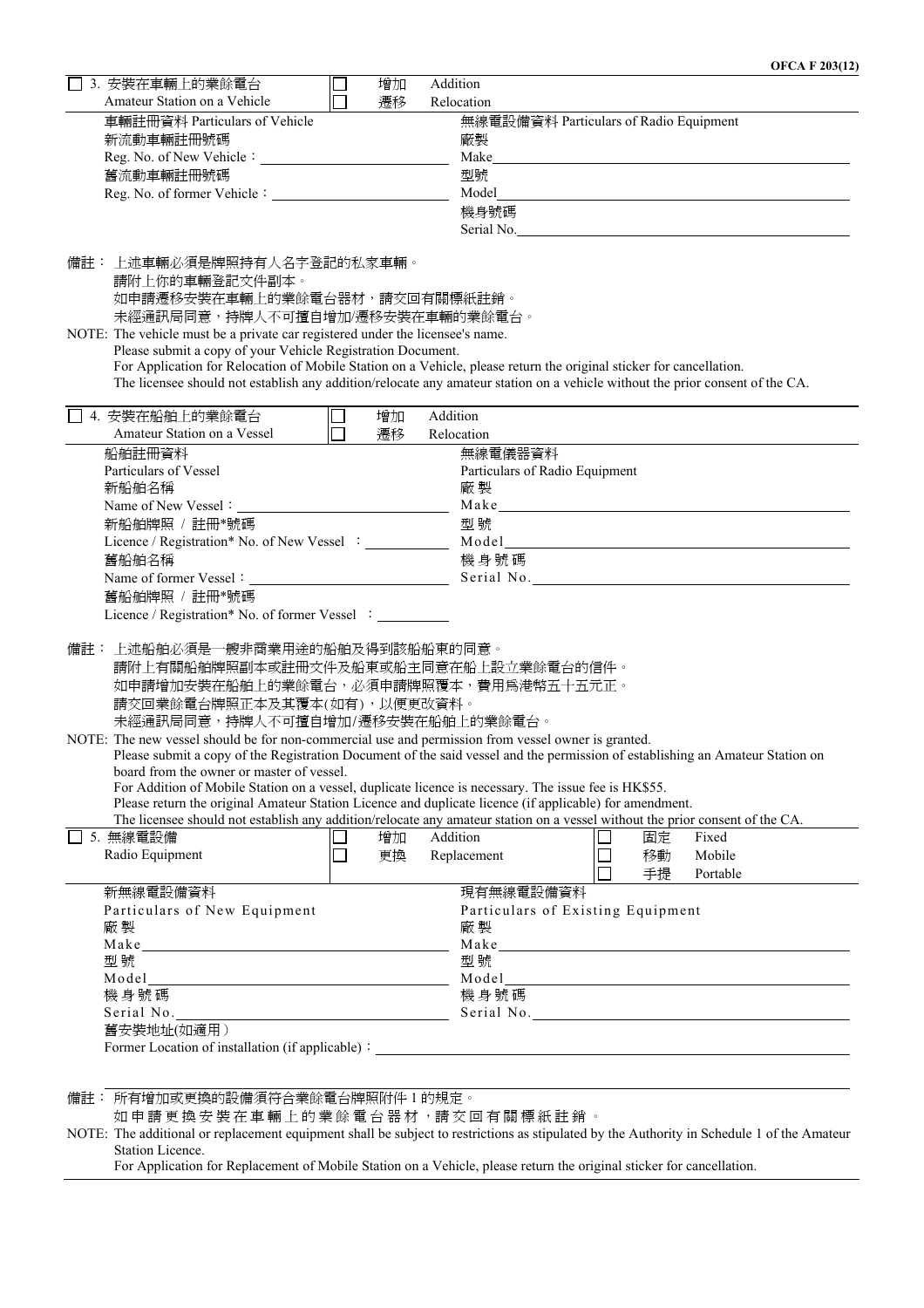| $\square$ 6. 註銷設備              | 固定 | Fixed                              |
|--------------------------------|----|------------------------------------|
| Deletion of Equipment          | 移動 | Mobile                             |
|                                | 手提 | Portable                           |
| 無線電設備資料                        |    | 銷毀/轉移給新持有人*                        |
| Particulars of Radio Equipment |    | Scrapping / Transfer to new owner* |
| 廠製                             |    | 新持有人                               |
|                                |    | New owner                          |
| 型號                             |    | 呼號                                 |
| Model                          |    | Call Sign $\_\_$                   |
| 機身號碼                           |    | 電話號碼                               |
| Serial No.                     |    | Tel. No.                           |
|                                |    | 銷毀/轉移日期                            |
|                                |    | Scrapping/Transfer date            |

備註:如申請註銷安裝在車輛上的業餘電台器材或手提無線電,請交回有關標紙註銷。

NOTE: For Application for Cancellation of Mobile Station on a Vehicle or Portable Radio, please return the original sticker for cancellation.

| 申請複本 |                                     | 損壞 Damaged   |  |
|------|-------------------------------------|--------------|--|
|      | Application for a Duplication       | 潰失 Lost      |  |
|      | 申請操作授權證明複本                          | 操作授權證明號碼     |  |
|      | Application for a duplicate ATO     | ATO No.:     |  |
|      | 申請牌照複本                              | 牌照號碼         |  |
|      | Application for a duplicate Licence | Licence No.: |  |
|      | 申請標紙複本                              | 標紙號碼         |  |
|      | Application for a duplicate Sticker | Sticker No.: |  |

備註: 申請牌照 / 操作授權證明複本,費用為港幣五十五元正。簽發標紙,則無須繳交費用。 NOTE: The issue fee of a duplicate licence / ATO is HK\$55 while stickers are issued free of charge.

□ 8. 其它 Others

#### 丙欄 持牌人聲明 **PART C : DECLARATION OF LICENSEE**

茲聲明本人在此表格內所提供的資料均屬真實及正確。 I hereby declare that the particulars given by me in this application form are true and correct.

> 簽名 日期 Signature : Date :

如在此表格中作虛構陳述,則通訊局可能會拒絕你的申請。 Any false statement made in this form may lead to the rejection of your application. 如在獲通訊局發給牌照之前擁有、設立或使用任何無線電設備即屬違法。 It is an offence to possess, establish or use any radio equipment before an appropriate licence is granted by the CA.